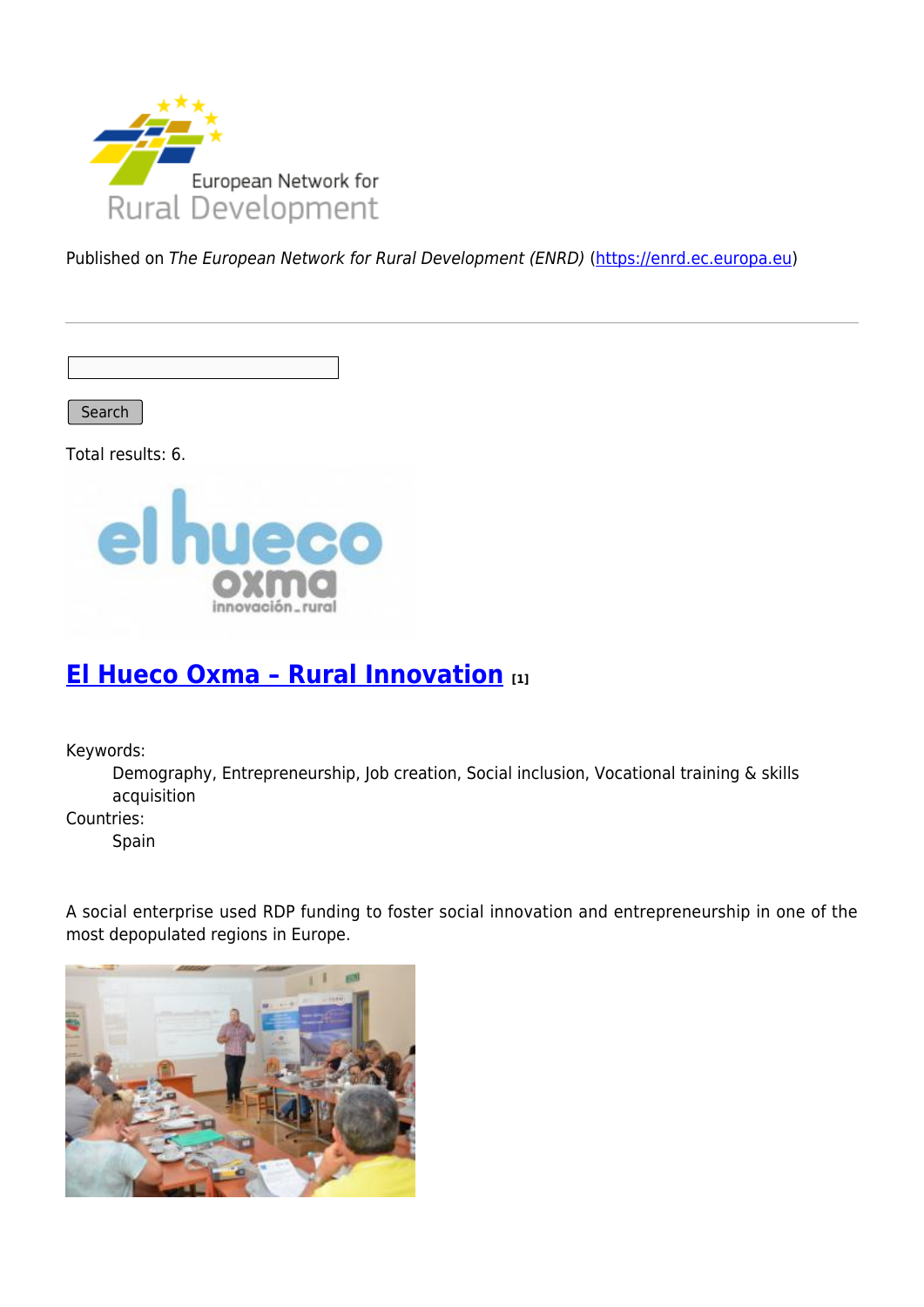### **[The use of renewable energy to improve air quality](https://enrd.ec.europa.eu/projects-practice/use-renewable-energy-improve-air-quality_en) [2]**

Keywords:

Education & lifelong learning, Energy efficiency, Environmental protection, Information & promotion activities, Rural services, Sustainability, Vocational training & skills acquisition Countries:

Poland

A project that promotes the use of renewable energy to improve air quality through training and awareness raising.



# **[From fleece to dress, a workshop using by-product of](https://enrd.ec.europa.eu/projects-practice/fleece-dress-workshop-using-product-livestock_en) [livestock](https://enrd.ec.europa.eu/projects-practice/fleece-dress-workshop-using-product-livestock_en) [3]**

Keywords:

Added value, Competitiveness, Demography, Diversification, Education & lifelong learning, Entrepreneurship, Short supply chains & local markets

Countries:

Spain

A rural women's association used Rural Development Programme (RDP) support to organise wool processing training courses and to create employment opportunities by valorising wool, a by-product of sheep meat production.

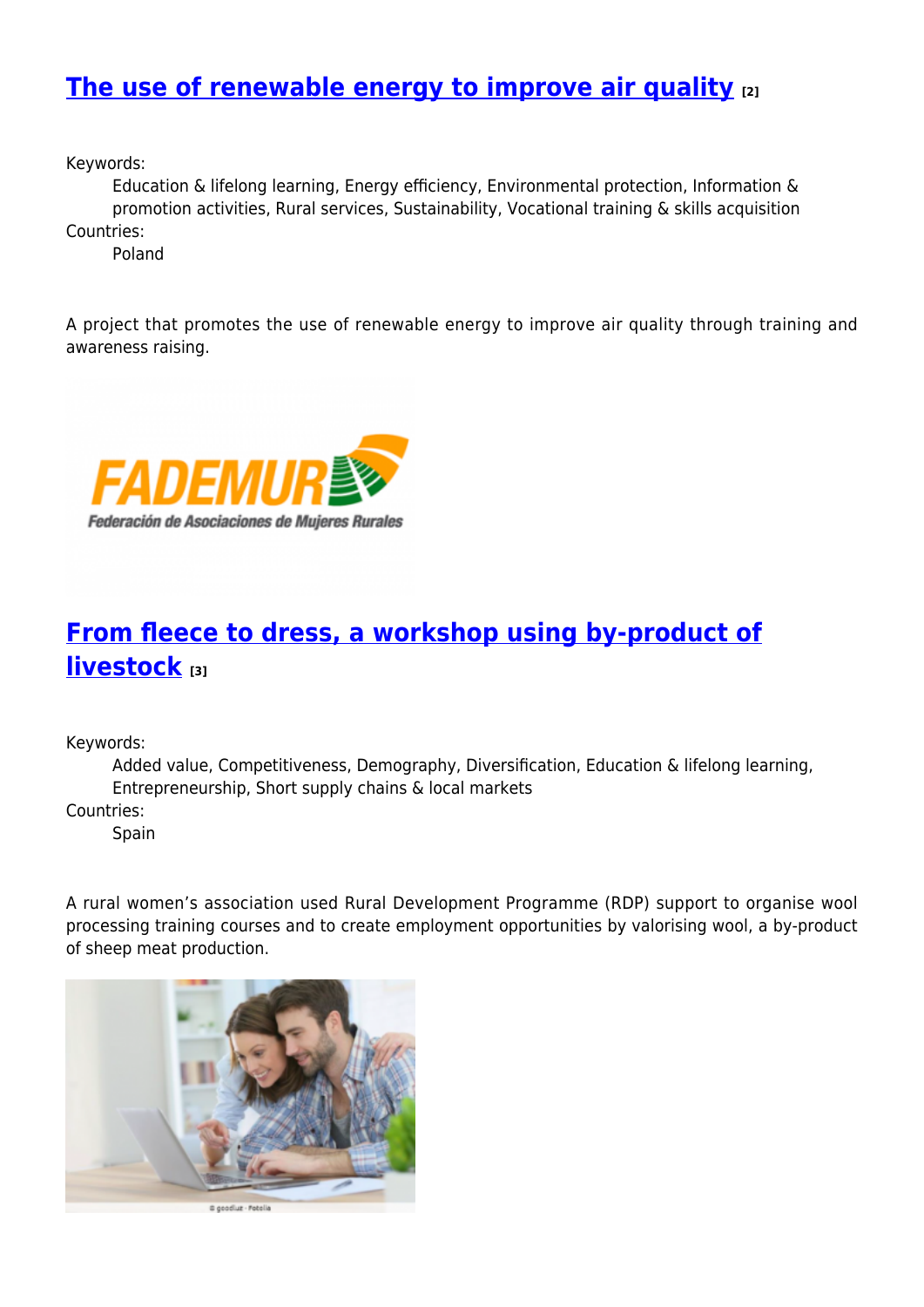### **[Web based education for farmers in Austria](https://enrd.ec.europa.eu/projects-practice/web-based-education-farmers-austria_en) [4]**

Keywords:

Advisory services, Agriculture, Education & lifelong learning, Environmental protection, Farm restructuring/modernisation, Knowledge transfer

Countries:

Austria

An educational institution for farmers in Austria used RDP support to develop a training programme using digital, web-based technologies and applications.



## **[Andalusian Shepherds School - Spain](https://enrd.ec.europa.eu/projects-practice/andalusian-shepherd-school-2017_en) [5]**

Keywords:

Animal husbandry, Information & promotion activities, Job creation, Knowledge transfer Countries:

Spain

The Andalusian Shepherds School is a training project looking to increase generational relay in rural areas. The project involves traditional and innovative knowledge, together with environmental aspects linked to pastoral livestock.